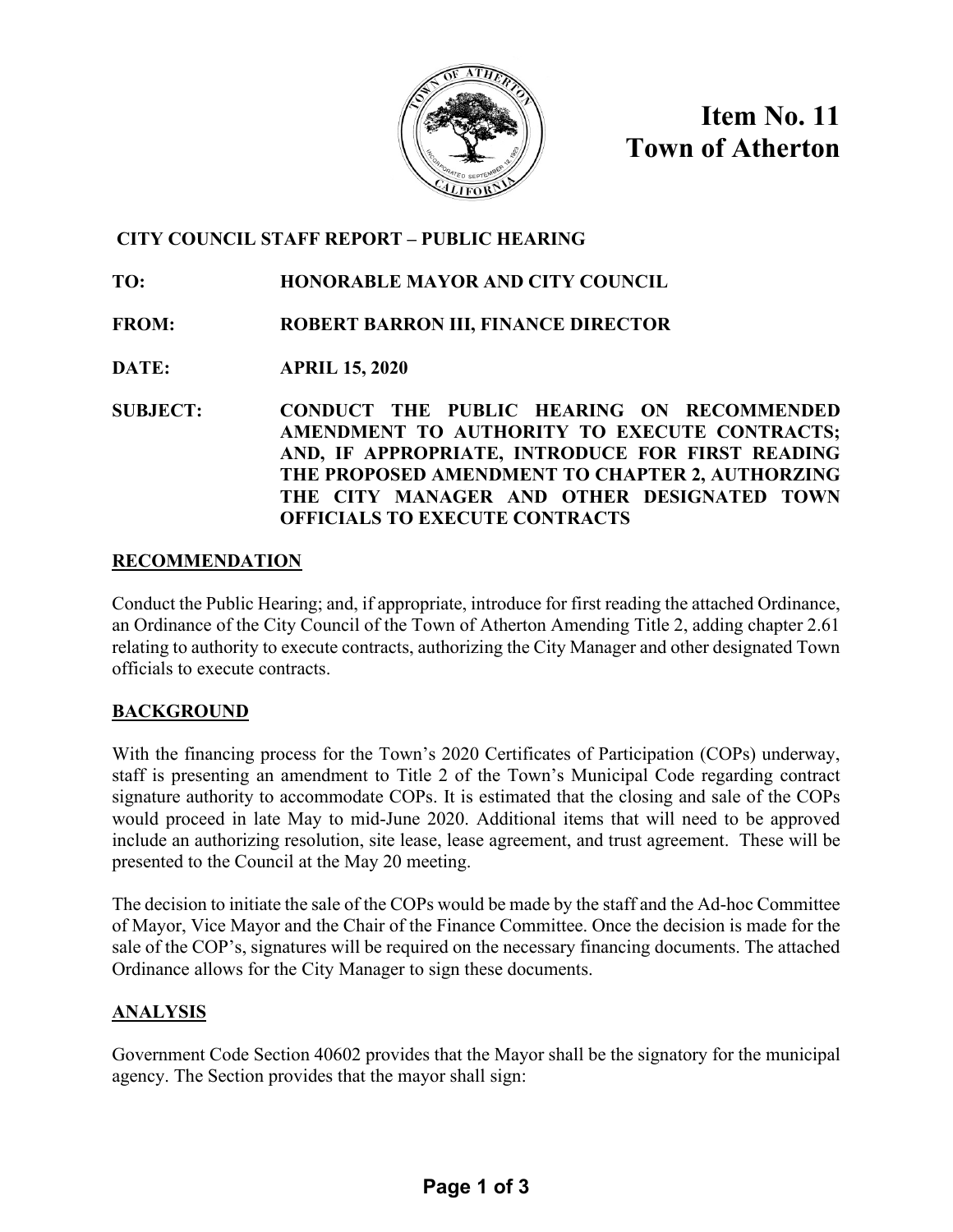#### **Ordinance Amendment -Authority to Execute Town Contracts April 15, 2020 Page** 2 **of** 3

- A. All written contracts and conveyances made or entered into by the city.
- B. All instruments requiring the city seal.

The Section also provides that the legislative body of the Agency may provide by Ordinance that the instruments described above be signed by an officer other than the Mayor. Through a combination of the Town's Ordinance establishing the role of the City Manager, Title 2, Chapter 2.12 and the Town's Purchasing Ordinance, Title 3, Chapter 3.16, the City Manager is provided the authority to enter into contracts on behalf of the Town up to certain amounts.

For clarity and to accommodate the sale of bond proceeds and the immediacy of when transactions need to occur, staff and Bond Counsel are recommending that the Town adopt the standard Ordinance under Government Code Section 40602 providing that "…all contracts shall be in writing and shall be signed by the Mayor, the City Manager or by any other person authorized by State law, this Code or an ordinance, resolution, motion or contract adopted or approved by the City Council."

Attached is the necessary form of Ordinance that incorporates a new provision into the Town's Municipal Code. The Ordinance authorizes the City Manager and other Town officials to execute contracts and other agreements when authorized by the City Council. The Ordinance adds the following Chapter 2.61, Title 2 to the Atherton Municipal Code:

#### **Sec. 2.61. Authority to Contract**

(a) Any contract made or purportedly made by any person shall not be an obligation of the Town unless made in accordance with the provisions of this Section, except as otherwise provided in this Code.

(b) All contracts shall be in writing and shall be signed by the Mayor, the City Manager or by any other person authorized by State law, this Code or an ordinance, resolution, motion or contract adopted or approved by the City Council. No oral contract shall become an obligation of the Town.

(c) For the purposes of this Section, the term "contract" shall refer to any agreement, contract, lease, promise, or other obligation to which the Town is, or is alleged to be, a party and shall include, but not be limited to, any contract for equipment, supplies, services, financing, or public works.

The adoption of the Ordinance will allow for the financing and authorization of the sale of bonds documents to be signed once the notice to proceed for initial sale of bonds is announced. This will allow the City Manager to execute contracts to initiate the Town's 2020 COP's.

### **POLICY ISSUES**

None. This Ordinance is consistent with current practice via the Town's existing Ordinances. The Ordinance codifies the signature authorities into one Chapter of the Municipal Code.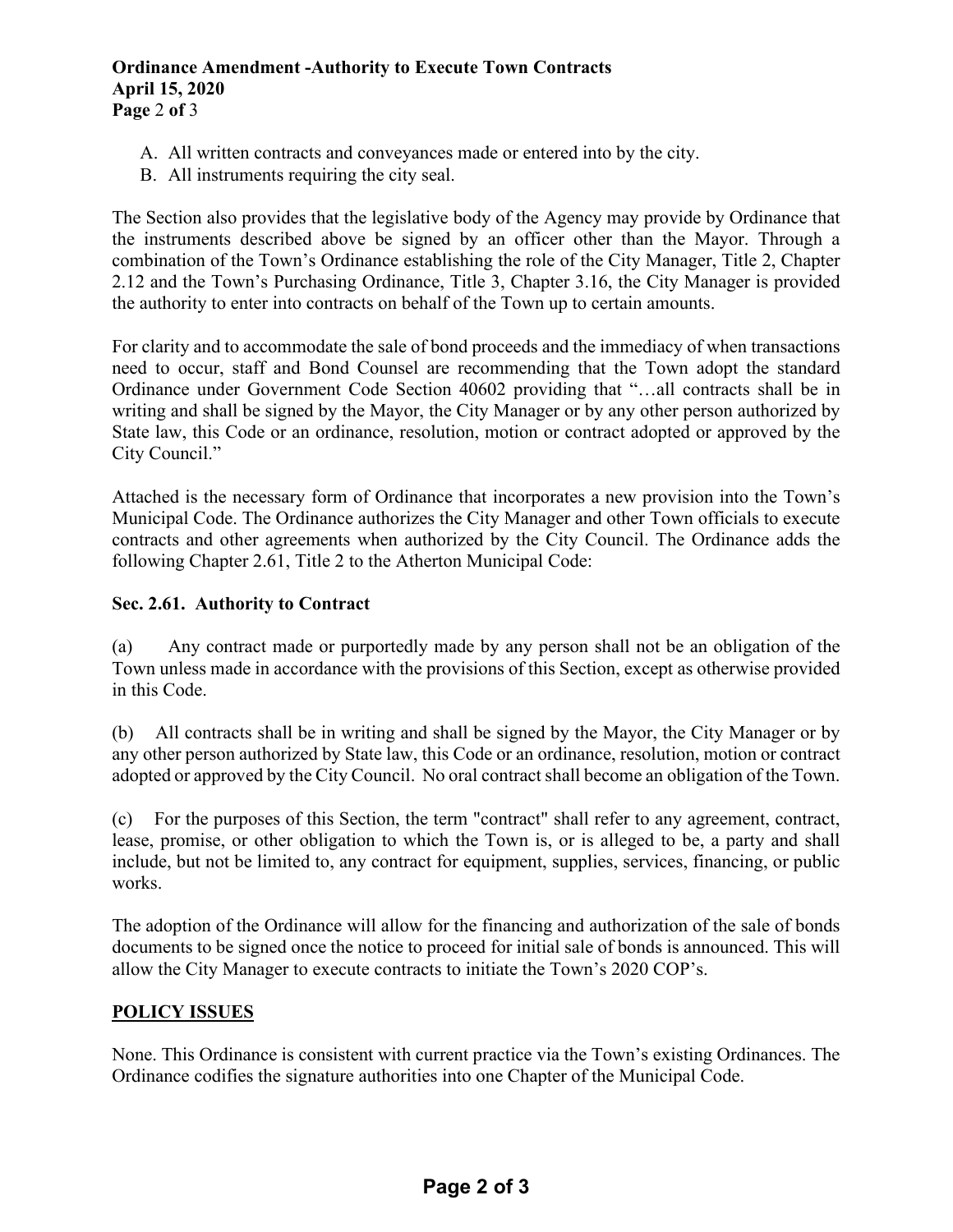## **FISCAL IMPACT**

None.

## **PUBLIC NOTICE**

Public notification was achieved by posting the agenda, with this agenda item being listed, at least 72 hours prior to the meeting in print and electronically. Information about the project is also disseminated via the Town's electronic News Flash and Atherton Online. There are approximately 1,200 subscribers to the Town's electronic News Flash publications. Subscribers include residents as well as stakeholders – to include, but be not limited to, media outlets, school districts, Menlo Park Fire District, service provides (water, power, and sewer), and regional elected officials. The Town maintains an active and up to date Project Website at [http://ca](http://ca-atherton.civicplus.com/index.aspx?NID=290)[atherton.civicplus.com/index.aspx?NID=290.](http://ca-atherton.civicplus.com/index.aspx?NID=290)

# **ATTACHMENTS**

Attachment 1: Ordinance Adding Chapter 2.61 to Municipal Code Relating to Authority To Execute Contracts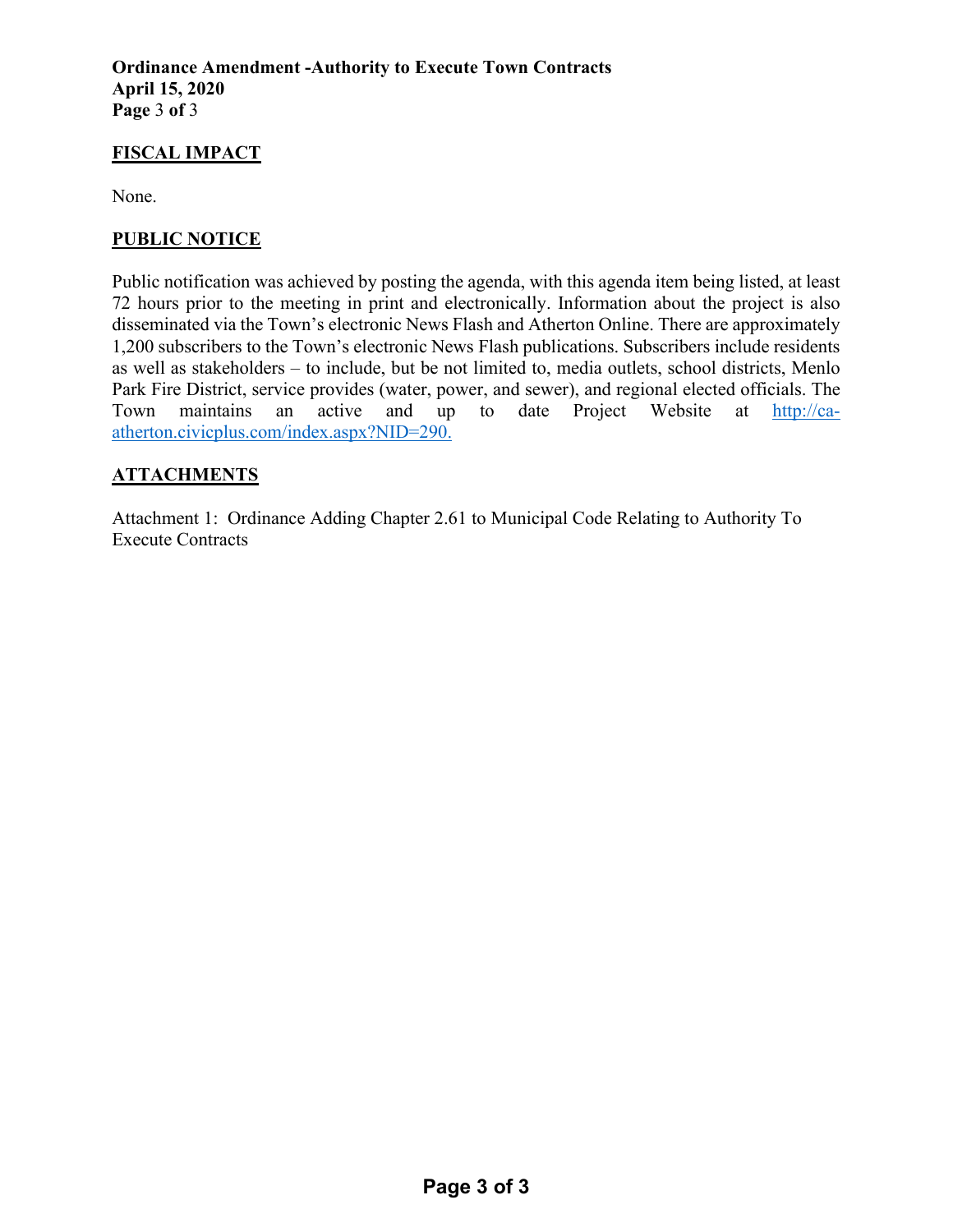### **ORDINANCE NO. \_\_\_\_\_**

#### **AN ORDINANCE OF THE CITY COUNCIL OF THE TOWN OF ATHERTON ADDING CHAPTER 2.61, TITLE 2 TO THE ATHERTON MUNICIPAL CODE RELATING TO AUTHORITY TO EXECUTE CONTRACTS**

**WHEREAS**, The City Council of the Town of Atherton (the "Town") wishes to amend the Atherton Municipal Code to authorize the City Manager and other Town officials to execute contracts and other agreements when authorized by the City Council;

#### **NOW, THEREFORE, THE COUNCIL OF THE TOWN OF ATHERTON DOES ORDAIN AS FOLLOWS**:

**Section 1**. The City Council of the Town of Atherton hereby adds the following Chapter 2.61, Title 2 to the Atherton Municipal Code, which shall read as follows:

### **"Title 2 ADMINISTRATION AND PERSONNEL**

#### **Sec. 2.61. Authority to Contract**

(a) Any contract made or purportedly made by any person shall not be an obligation of the Town unless made in accordance with the provisions of this Section, except as otherwise provided in this Code.

(b) All contracts shall be in writing and shall be signed by the Mayor, the City Manager or by any other person authorized by State law, this Code or an ordinance, resolution, motion or contract adopted or approved by the City Council. No oral contract shall become an obligation of the Town.

(c) For the purposes of this Section, the term "contract" shall refer to any agreement, contract, lease, promise, or other obligation to which the Town is, or is alleged to be, a party and shall include, but not be limited to, any contract for equipment, supplies, services, financing, or public works.

**Section 2**. If any section, subsection, sentence, clause or phrase of this Ordinance is for any reason held to be invalid, such decision shall not affect the validity of the remaining portion or sections of this Ordinance. The City Council of the Town of Atherton hereby declares that it would have adopted the Ordinance and each section, subsection, sentence, clause or phrase thereof irrespective of the fact that any one or more sections, subsections, sentences, clauses or phrases be declared unconstitutional.

**Section 3**. The amendment to the Atherton Municipal Code effected by this Ordinance is not a project within the meaning of Section 15378 of the CEQA Guidelines because it has